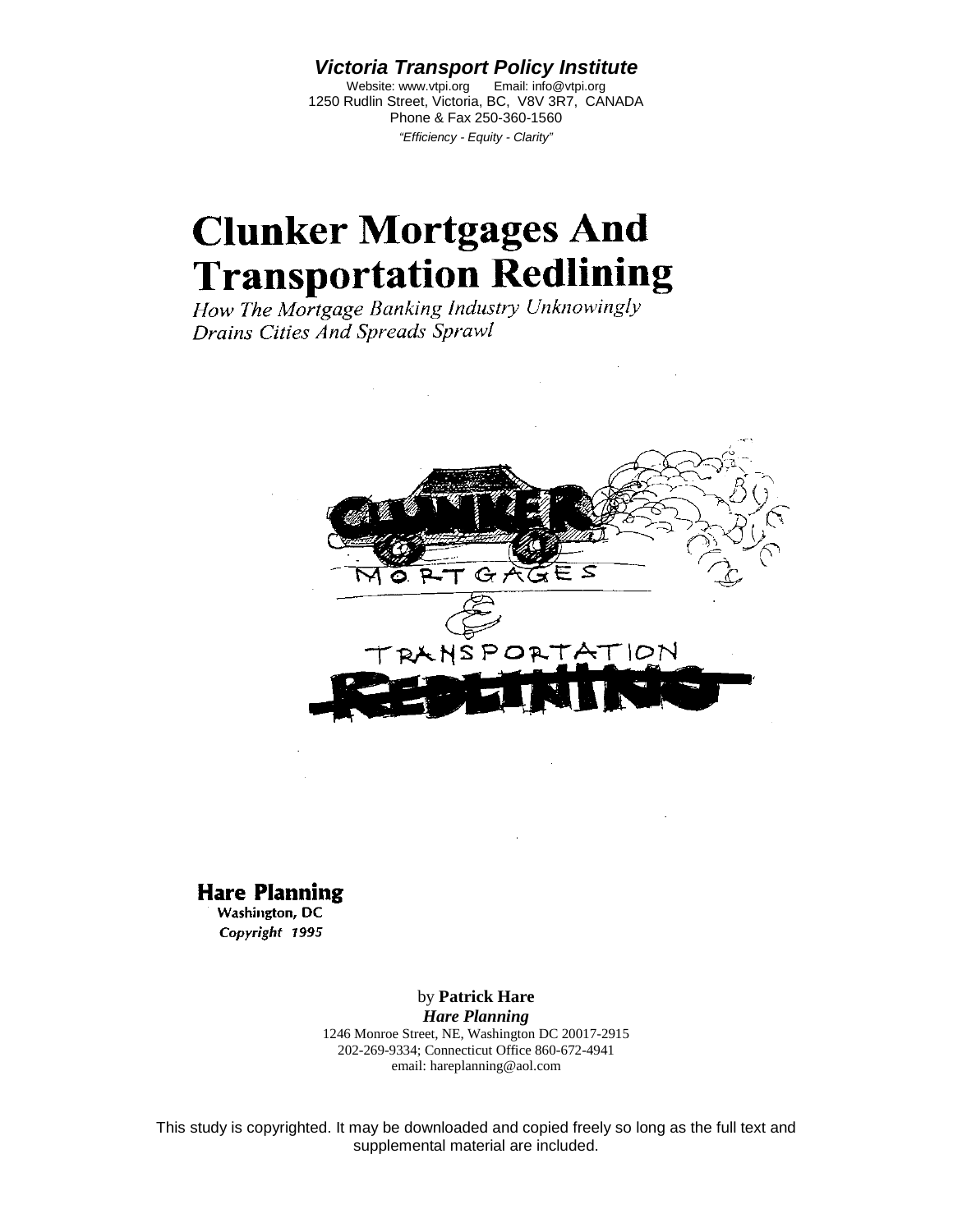#### **Introduction**

Urban decline and suburban sprawl have dominated most US communities since World War II. Endless efforts to stop both have been largely unsuccessful. Many people feel the two issues are somehow related. The chain of cause and effect between urban decline and suburban sprawl, however, has never been clear. It may be mortgage approval procedures.

Since World War II, the classic route to affordable home ownership has been a long commute in a clunker. It leads to a suburban neighborhood where two cars are essential.

The cost of a typical car averages \$3,000 a year (Hare, 1993, based on FHWA, 1991; and AAA, 1991).(1) That is a large drain on an entry-level buyer's income. It reduces the funds buyers have available to make mortgage payments. On paper, however, it does not. When bankers calculate how much income a buyer has available to meet mortgage payments, they do not subtract car costs. They do not reduce a suburban buyer's capacity to make mortgage payments by the \$3,000 a year cost of a second car. Most banks are following rules set by Fannie Mae and Freddie Mac, who buy mortgages from local banks and resell them to investors.



City land is expensive because transportation is cheap; suburban land is cheap because transportation is expensive. Inexpensive transportation is the basic reason for cities.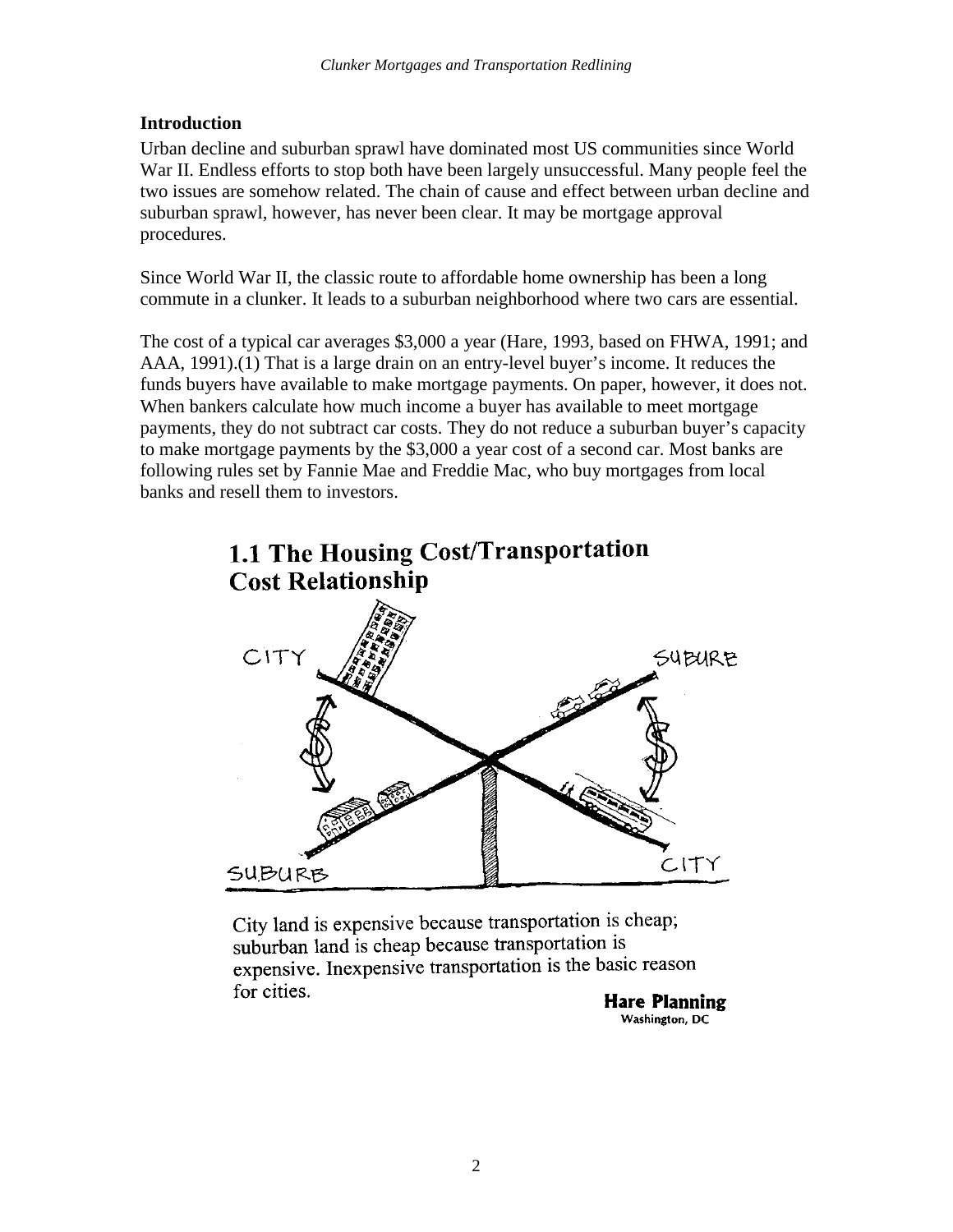#### **Ignoring Land Economics**

The mortgage industry unknowingly promotes sprawl and drains cities by ignoring the basic principal of land economics: low land price typically means high transportation costs (see for example Hanson, 1992, citing Wingo, Alonso, Kain, and others). The mortgage industry ignores the low cost to households of urban transportation, as well as the high cost to households of suburban transportation. An example illustrates how.



The real choice between a city home and a suburban home involves both housing cost and transportation cost.

**Hare Planning** Washington, DC

Suppose a couple that wanted to buy a house in a city said to a bank, "Since we live near transit where we don't need a second car, we will have about \$3,000 a year more to make mortgage payments. Will that count as income available to meet mortgage payments?" The bank, reflecting industry standards, would say no.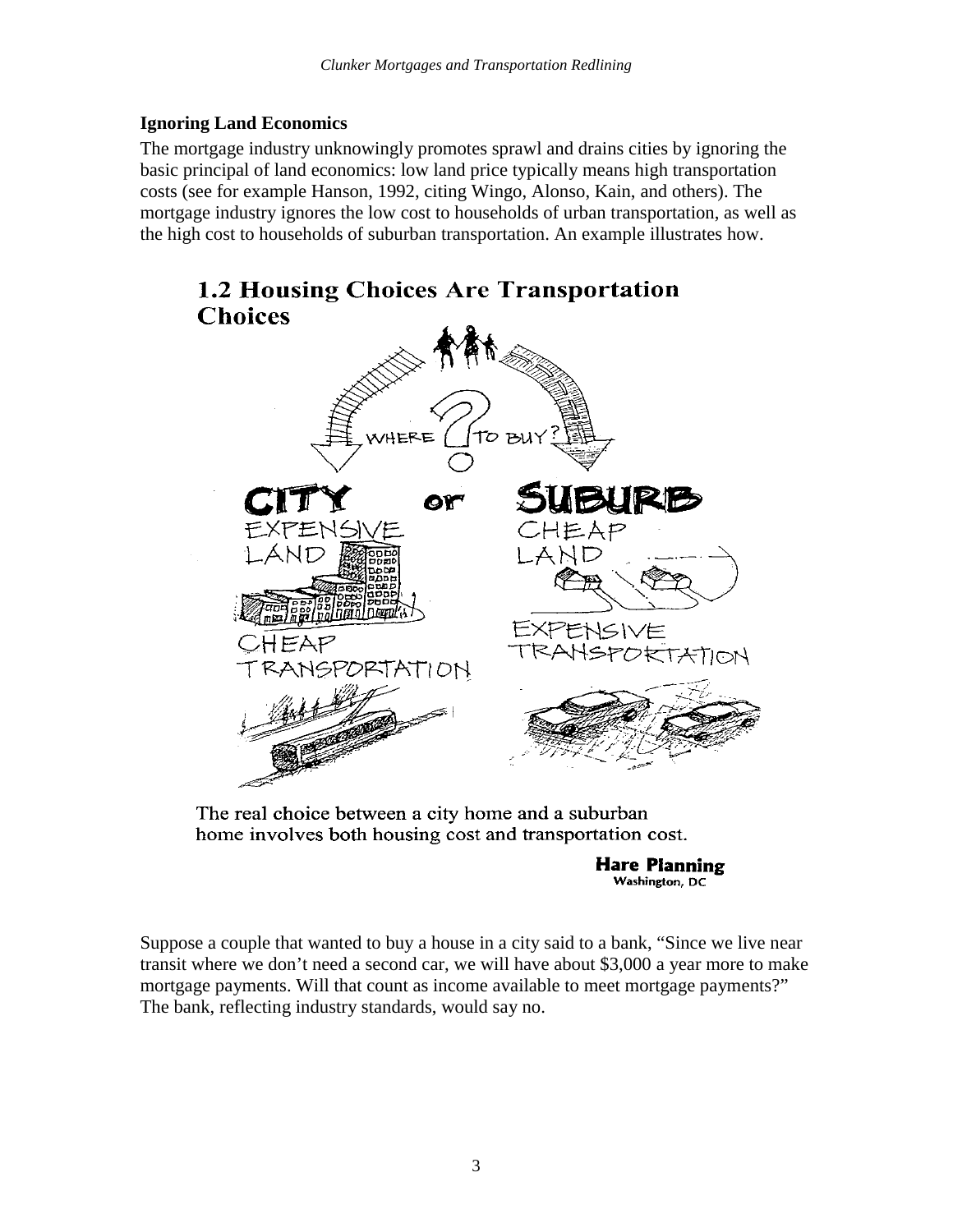# **1.3 Mortgage Approval Ignores Transportation Costs** ERE  $P<sub>1</sub>$

Few households can buy where they can't get a mortgage. It is easier to get a mortgage where cheap land makes house prices low. Mortgage approval procedures do not consider the household's transportation costs at the home that is being bought.

#### Hare Planning Washington, DC

On the other hand, if the same couple wants to spend \$3,000 a year of its income on a second car to get a house in the suburbs where two cars are essential, the mortgage bankers have no objections. They don't reduce their estimates of household income available to meet mortgage payments by the cost of second cars. They do count outstanding car loans or car lease agreements. However, most second cars of entry-level buyers are paid off, and have no outstanding financing or leasing agreements. They are clunkers. In addition, loan and lease agreements only reflect about 40% of total car costs, at most, according to Federal Highway statistics (FHWA, 1991).

In summary, saving \$3,000 a year using alternatives to a second car doesn't help a family get mortgage approval to buy a city home. Spending \$3,000 a year on a second car doesn't hinder a family in getting mortgage approval to buy a suburban home. These facts suggest that bank procedures on how people qualify for mortgages are arbitrary.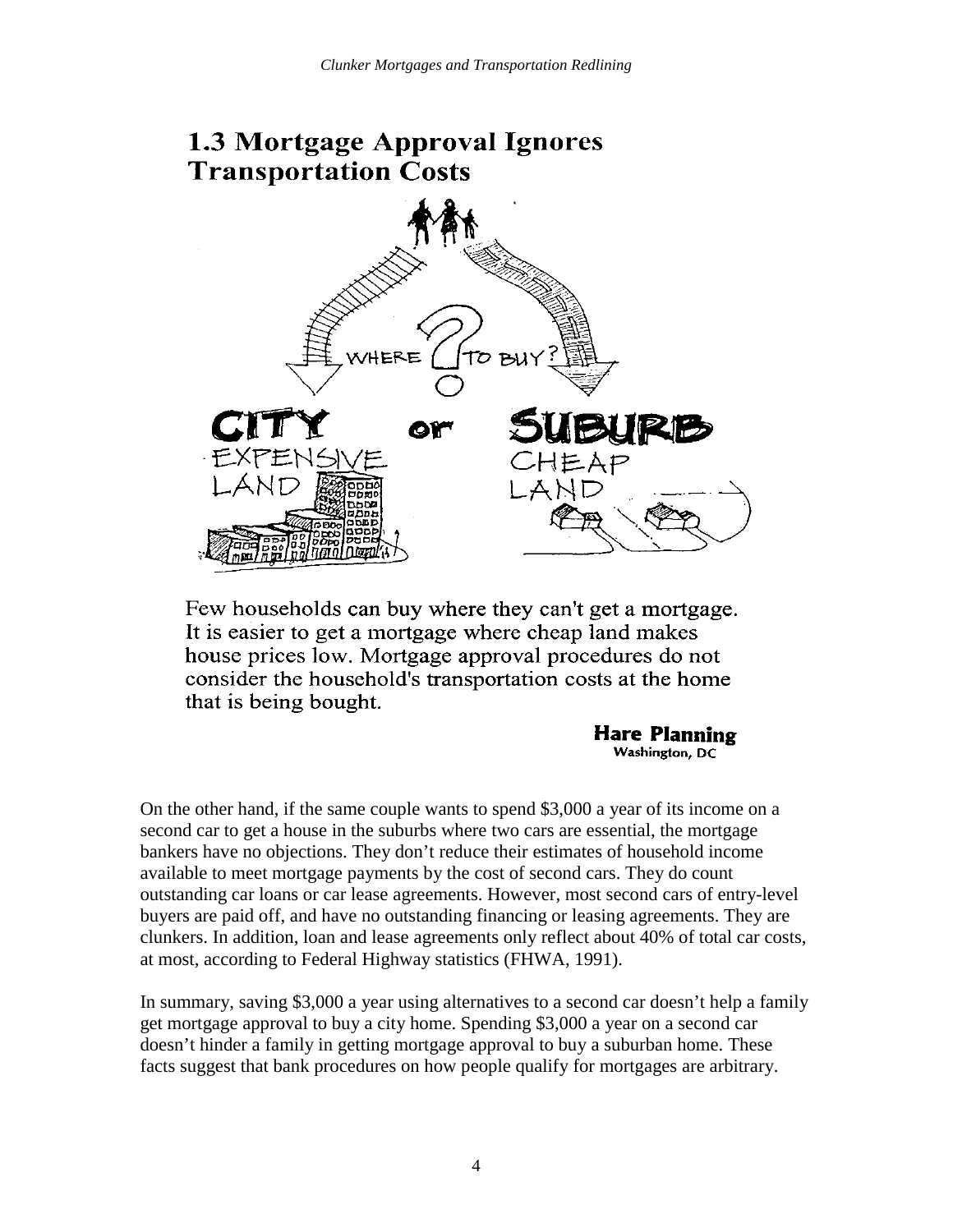#### **1.4 Ignoring Transportation Costs In** Mortgage Approval Causes Urban **Decline And Suburban Sprawl.**



The middle class has left cities for the suburbs since the end of World War II, when US cities and their transit systems were both in good condition. Low down payment mortgages and cars both became widely available immediately after World War II. **Hare Planning** 

Washington, DC

They are arbitrary because they ignore transportation costs. Cheap land makes suburban houses more affordable on paper. In reality those savings are offset by the high costs of second cars needed for suburban living. In the mortgage approval process, however, they are not. Ignoring the two-car cost of suburban living makes suburban buyers look as though they are spending less on housing then they are. It ignores the fundamental relationship between land price and transportation costs. Suburban homes are cheap because the transportation to them is expensive.

Seen in this light, it is easy to understand why we have suburban sprawl on cheap land, and drained cities. Suburban homes are more "mortgage affordable" because no one is counting car costs. Suburbs attract buyers while cities lose them because mortgage affordability controls home sales to the middle-class. Mortgage approval is the same as ability to buy for most entry-level middle-class buyers. If you can't get a mortgage, you can't buy a home. In this light, a long commute in a clunker is simply a way to spend money on housing without having it counted in the mortgage approval process, or more specifically, in the 30% of income banks typically permit buyers to spend on monthly mortgage payments plus taxes and insurance.

Banks consider cheap suburban land costs, but not high transportation costs, even though elementary land economics says the two are fundamentally linked.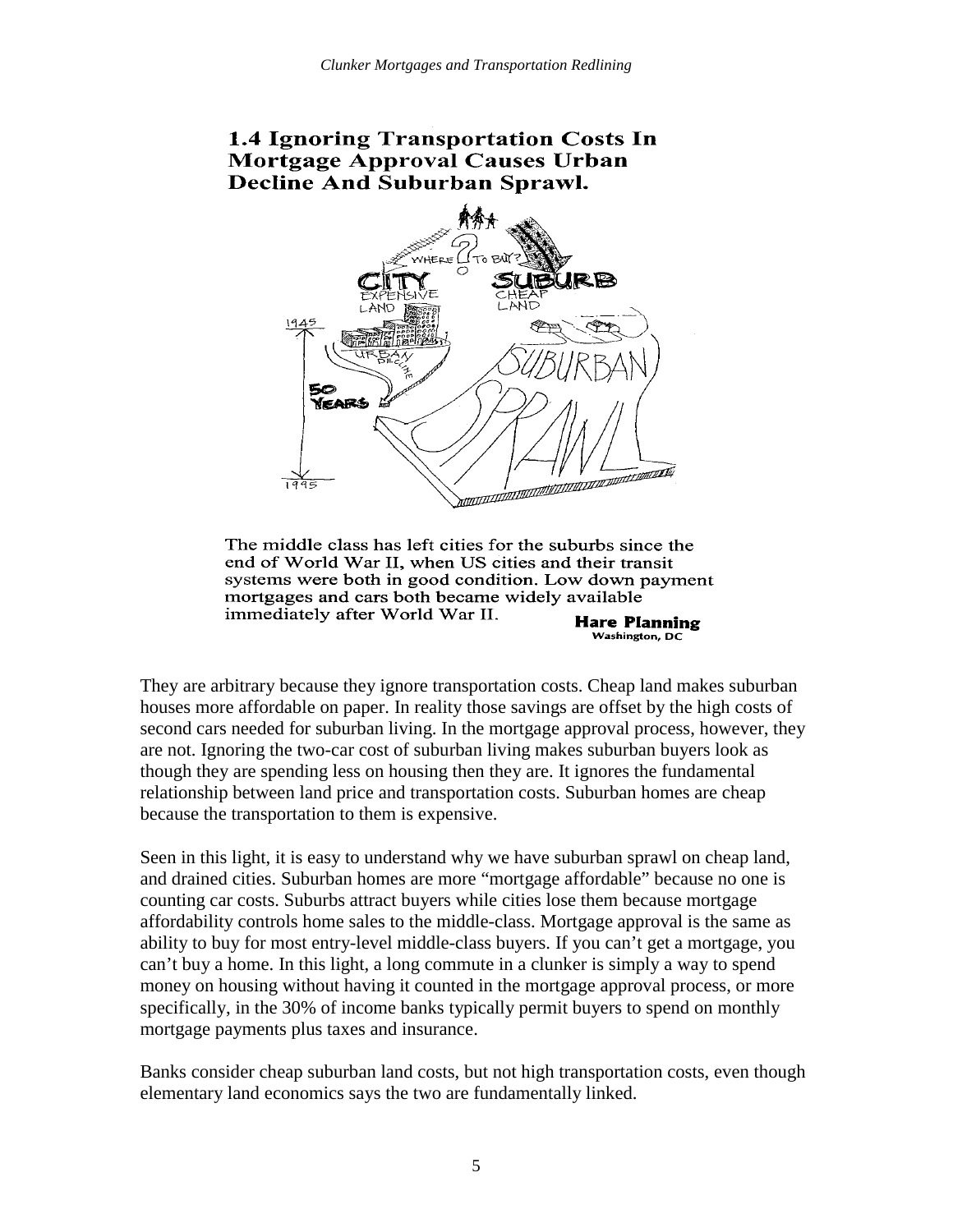

## **2.1 House Price And Location**

#### **The 30% Tilt Against Cities in Mortgage Lending**

How much is the affordability of homes affected by the clunker mortgage system? As noted earlier, \$3,000 is the typical net savings from giving up an average second car for transit and occasional car rental. Three thousand dollars a year will finance about \$30,000 in mortgage money in mid-1995 interest rates. That is a 30% increase in the affordability of a \$100,000 home with no subsidy.

In other words, by ignoring the transportation savings from density, mix and transit, the mortgage banking industry reduces the affordability of a \$100,000 entry-level urban home by 30%. Another way to make the same point is to say banks increase the affordability of suburban homes by 30% by not deducting second car costs from income available to make mortgage payments. Either way, there is a 30% anti-urban, anti-transit tilt in the home buying process.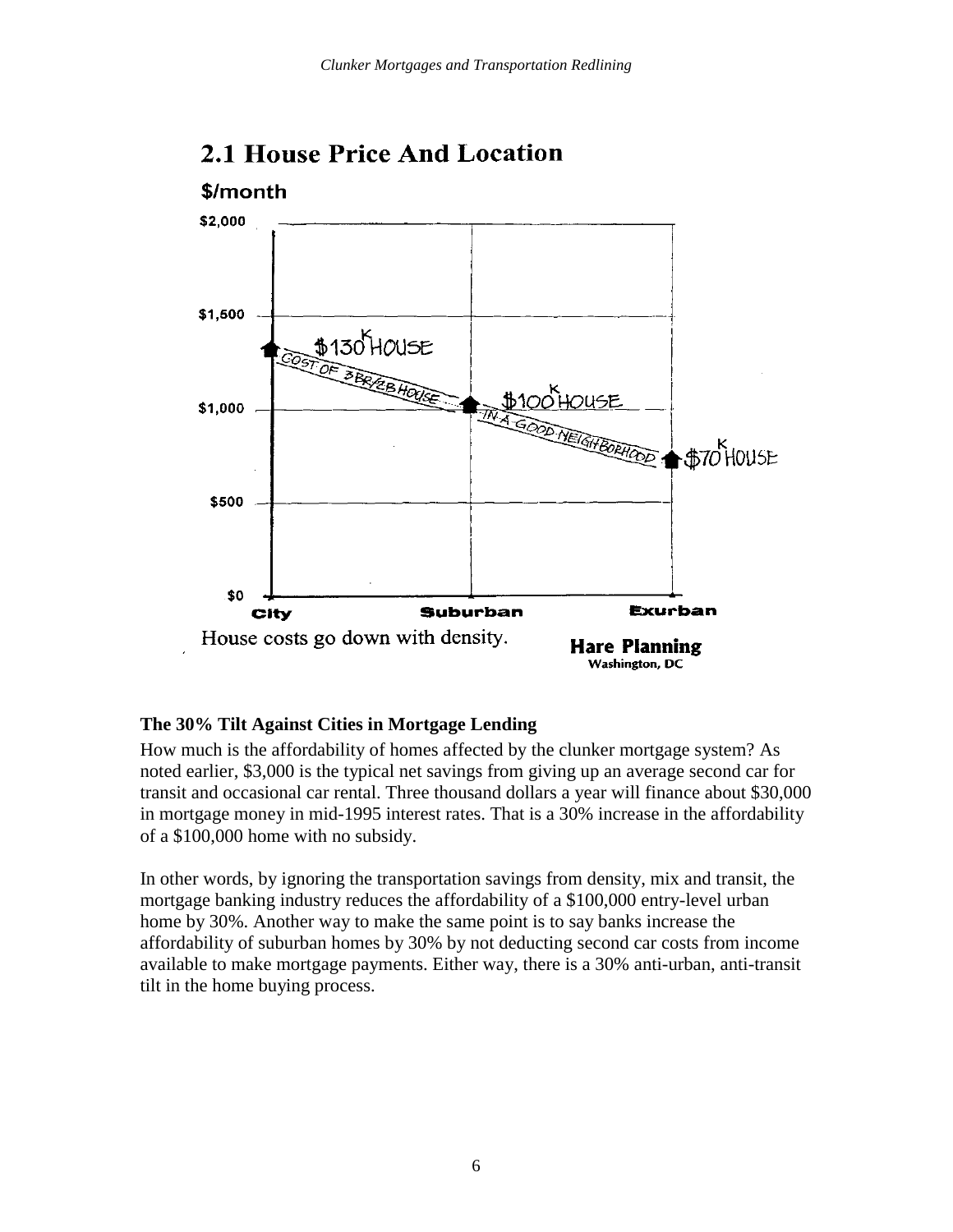## 2.2 Sooner And Bigger In The Suburbs



\$/month

An entry level middle class homebuyer who lives in the city can get mortgage approval to buy a house sooner, and buy a bigger house, or both, by moving out of the city.

> **Hare Planning** Washington, DC Copyright January 1995

#### **The Urban Leadership Drain**

Clunker mortgages affect more than just the affordability of housing, however. By attracting most entry-level buyers to the suburbs, they shrink demand for urban middleclass neighborhoods. The number of middle-class neighborhoods then shrinks to meet the shrunken demand. A surplus of affordable middle-class homes exists in most cities, but it is mostly in neighborhoods which middle-class buyers of all races now find unacceptable in terms of schools and crime.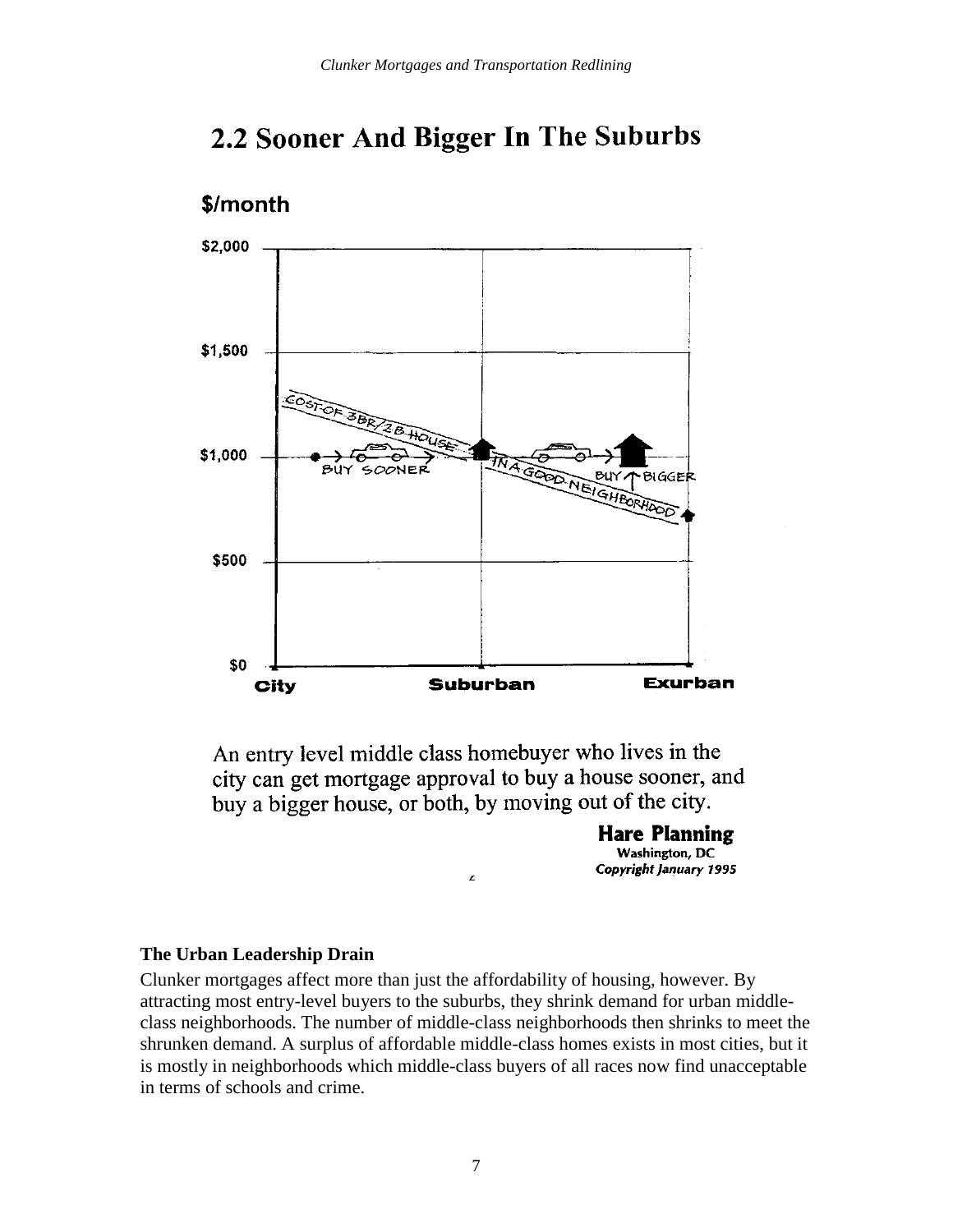The false affordability of the suburbs drains entry-level buyers and the urban residential tax base and neighborhood leadership and finally neighborhood stability. This doesn't happen all at once. It happens over time, essentially over the time since World War II.

At the end of the War, US cities where still in good condition, and typically had good schools. Many rural and suburban children were sent to urban schools because they were better. At the end of the war widespread availability of both low down payment mortgages and affordable cars combined for the first time. Over the 50 years since World War II, the 30% tilt of mortgage approval practices against urban homes has compounded like interest payments into the huge problems associated with most American cities. It has drained neighborhoods of the majority of the young leaders who run PTAs and Scout troops and Little Leagues and block associations. Those who stay are overburdened, and typically fight a losing battle. The result has been growing social disorganization, growing flight of the middle-class of all races, worse problems, and widespread prejudice against city neighborhoods, again among people of all races.

In many observers' thinking, the historic lack of civil rights for minorities has been a direct cause of urban crime and violence since World War II. However, the causal link is no longer as clear today as it once seemed. For the author, it was weakened by hearing a black suburban resident swear he would never come back to the city again because of the crime and violence.(2) He had voted with his feet and with his family.

From his point of view, neither civil rights nor affirmative action would solve urban problems. It is also worth noting that the poverty and indignity caused by pre-war racial discrimination does not seem to have led to the kind or severity of urban problems like the ones we have today.

White flight may not have been as white as it seemed. It is possible that the overwhelming attention to race in US society since the civil rights movement blind us to other causes of social problems. White flight, particularly in the years following the 1968 Fair Housing Act, may have become middle-class flight by all races. In any case, prejudice against city neighborhoods among all races now helps the clunker mortgage system drain cities of their middle-class.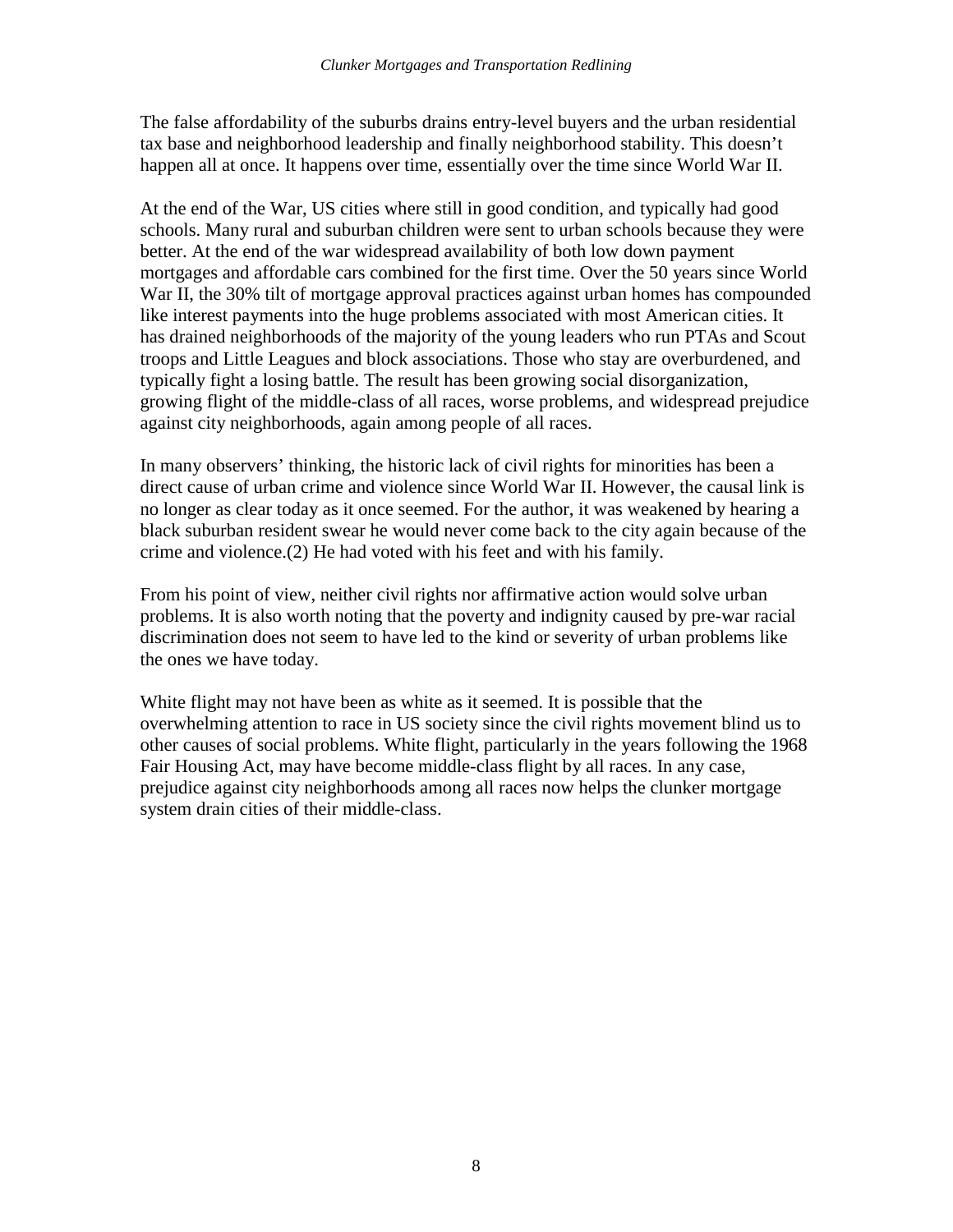

## 2.3 "Mortgage Unaffordable" Homes

\$/month

Banks typically allow 30% of income to be spent on housing. Since 30% of \$40,000/yr is \$1,000 a month, the middle class can't afford middle class city homes.

#### **Hare Planning** Washington, DC

#### **The "Divide and Hide" Way We Pay for Cars**

The way we pay for owning and operating cars helps in the deceptive affordability of suburban homes. We pay for cars through a "divide and hide" system that turns household car costs into a fine mist we sense but cannot measure, like tiny droplets of fog on a dark night. Some payments are made daily or weekly, some monthly, and some annually, for things as diverse as gas, oil, insurance, tires, tolls, repairs, depreciation, parking, loans or lease payments, registration, etc. Almost nobody adds up the totals. Few transportation planners, or banks, or households recognize that most two car suburban entry-level homebuyers spend more than 20% of their yearly budgets on cars (Bureau of Labor Statistics, 1991).(3)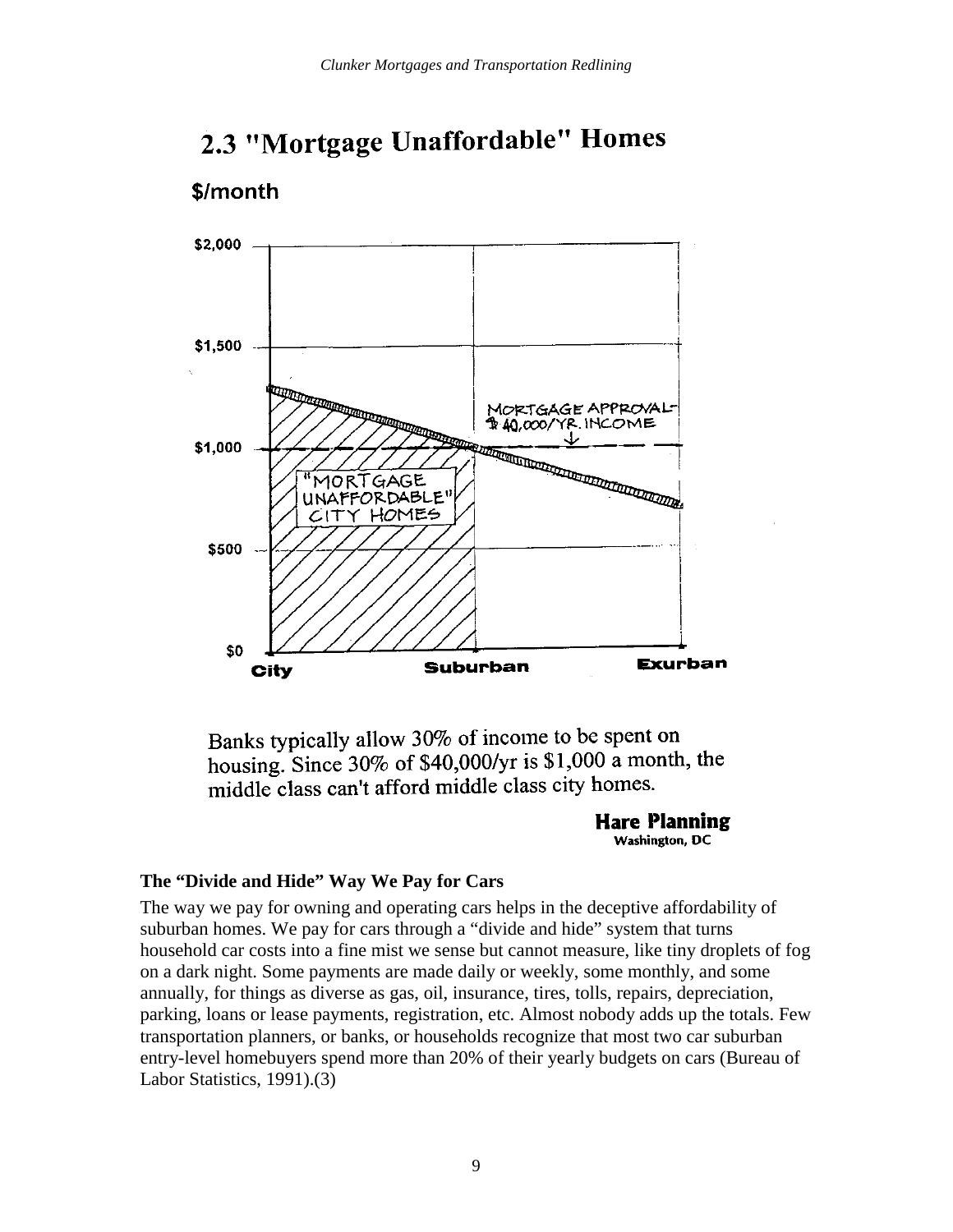#### **Thirty Percent May Be A Conservative Estimate Of The Tilt Against Cities**

Many people live in cities without any cars. What if instead of two cars, an urban household has no car and uses a combination of alternatives such as walking and bicycling and rollerblading and transit and car rentals and trains? Then the argument that current mortgage procedures create a 30% affordability tilt towards the suburbs is very conservative. The National Resources Defense Council, in a paper by John Holtzclaw, says the average annual savings from living where few cars are necessary is \$5,000 in savings (Holtzclaw, 1995). That figure suggests a 50% mortgage approval tilt against a \$100,000 entry-level city home. Since Holtzclaw's figure is an average for people who live in high density neighborhoods, the figure for middle-class households who do not own an automobile is probably higher, something like \$7,000 (Hare, 1994)



#### **2.4 Transportation Cost And Location**

Although house prices go down in suburban areas, transportation costs go up.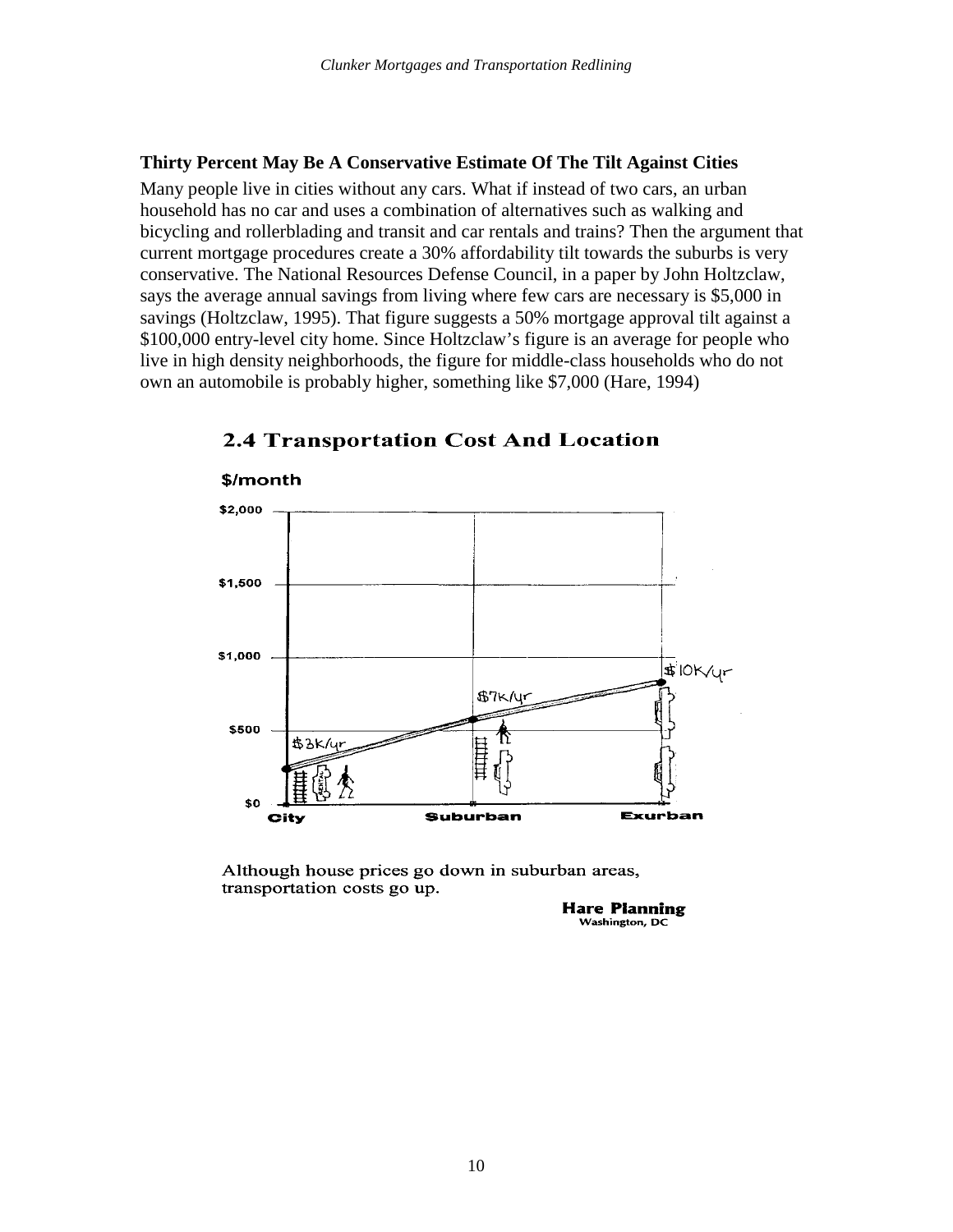



Increases in transportation costs in the suburbs and exurbs eliminates the monthly savings from buying lower priced suburban and exurban homes.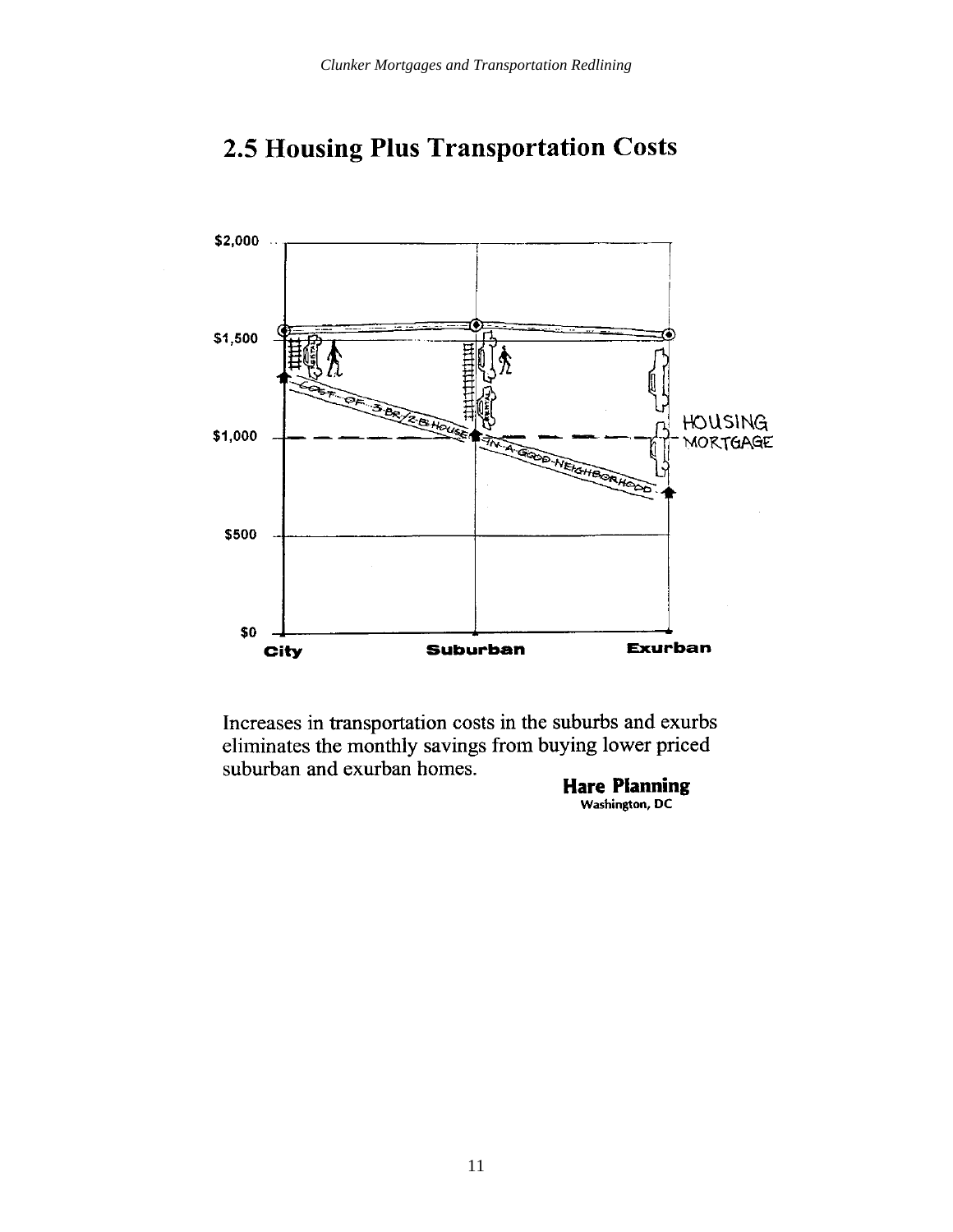## 2.6 Housing & Transportation Mortgaes



If mortgage approval procedures reflected the combined cost of housing and transportation costs, city homes could compete equally for entry level middle class homebuyers.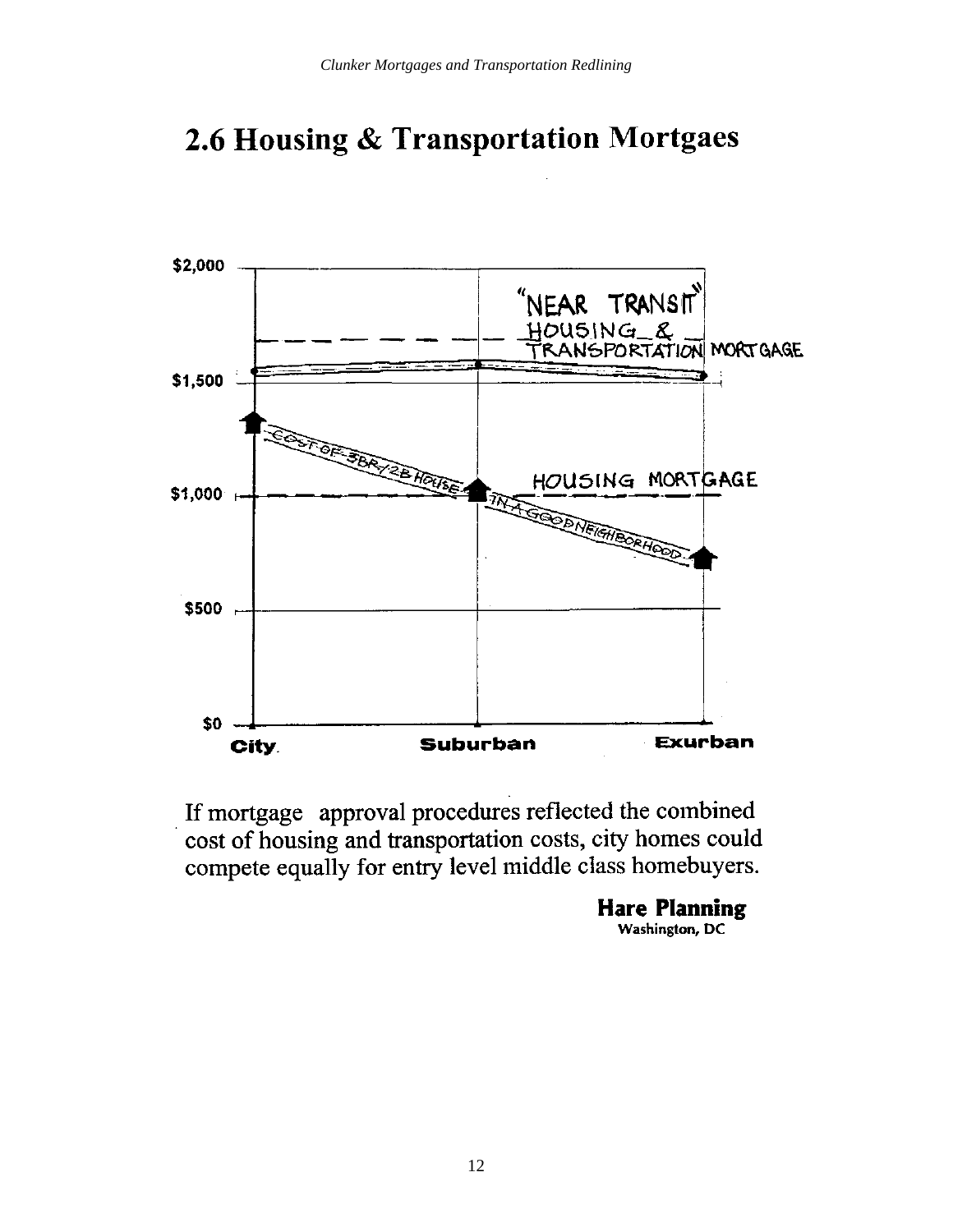#### **The Solution is Near Transit Mortgages, Or One-Car and No-Car Mortgages**

If in fact mortgages procedures are a major contributor to urban decline and suburban sprawl, there is a simple solution. It is larger mortgages for people who spend less on transportation, which essentially means spending less on cars. One-car households have more money available to meet mortgage payments, so they should get bigger mortgages. The mortgages should be "one-car mortgages" or "no-car mortgages" or "near transit mortgages." (Hare 1993, 1994). The National Resources Defense Council prefers "location efficient mortgages" (Holtzclaw, 1994). The remainder of this paper will use the term, "Near-transit mortgages." Near transit or one-car mortgages would get cars off the road, and make housing more affordable, at the same time, at no public cost. That point bears repeating. Near transit mortgages would address two major issues, congestion and the cost of home ownership, simultaneously and with out subsidy.

Near transit mortgages raise two problems in many people's minds. They are enforcement of reduced car ownership among homebuyers, and reorienting the mortgage banking system. Both are mechanical problems that are simpler to solve than they seem. Although too technical to discuss here in detail, they are addressed in *Making Housing Affordable by Reducing Second Car Ownership* (Hare, 1993). It is possible to create near transit mortgages without reforming the whole mortgage system right away. They can be made with local housing funds, or through second mortgages, or through public or private mortgage insurance.

Enforcement of reduced car ownership for near-transit mortgage holders raises the old question, "Will Americans get out of their cars?" In fact, it is not the right question. The right question is, "Which Americans will get out of which cars first?" Americans will get out of second cars first, and the first ones to do it will be those for whom the cost of the second car, \$3,000 per year, is a large part of their disposable income.

The marketing strategy is then fairly simple. First, through near-transit mortgages, harness something people really want, like home ownership, to the financial incentive to give up cars. It was the desire for home ownership that got so many of us into multiple car ownership in the first place. Second, don't pretend transit is an automatic substitute for a car. Focus on marketing cars for what cars do best, and on transit for what transit does best.

#### **Car Ownership Can Be Reduced By Maximizing the Savings From Giving Up Cars, and Minimizing The Inconvenience**

Many people say they cannot live without two cars. Many probably can't, especially right away, but we don't need to give up all cars, or even most cars, all at once. Getting rid of 5% or 10% of cars, particularly the clunkers that pollute, would be a huge stop forward. Because highways move from capacity to congestion with the addition of relatively few extra cars, marginal reductions in traffic have a disproportionately large effect on reducing congestion. Transportation policy generally does very little to help us even think about reducing car ownership. The term is not even part of the transportation profession's jargon.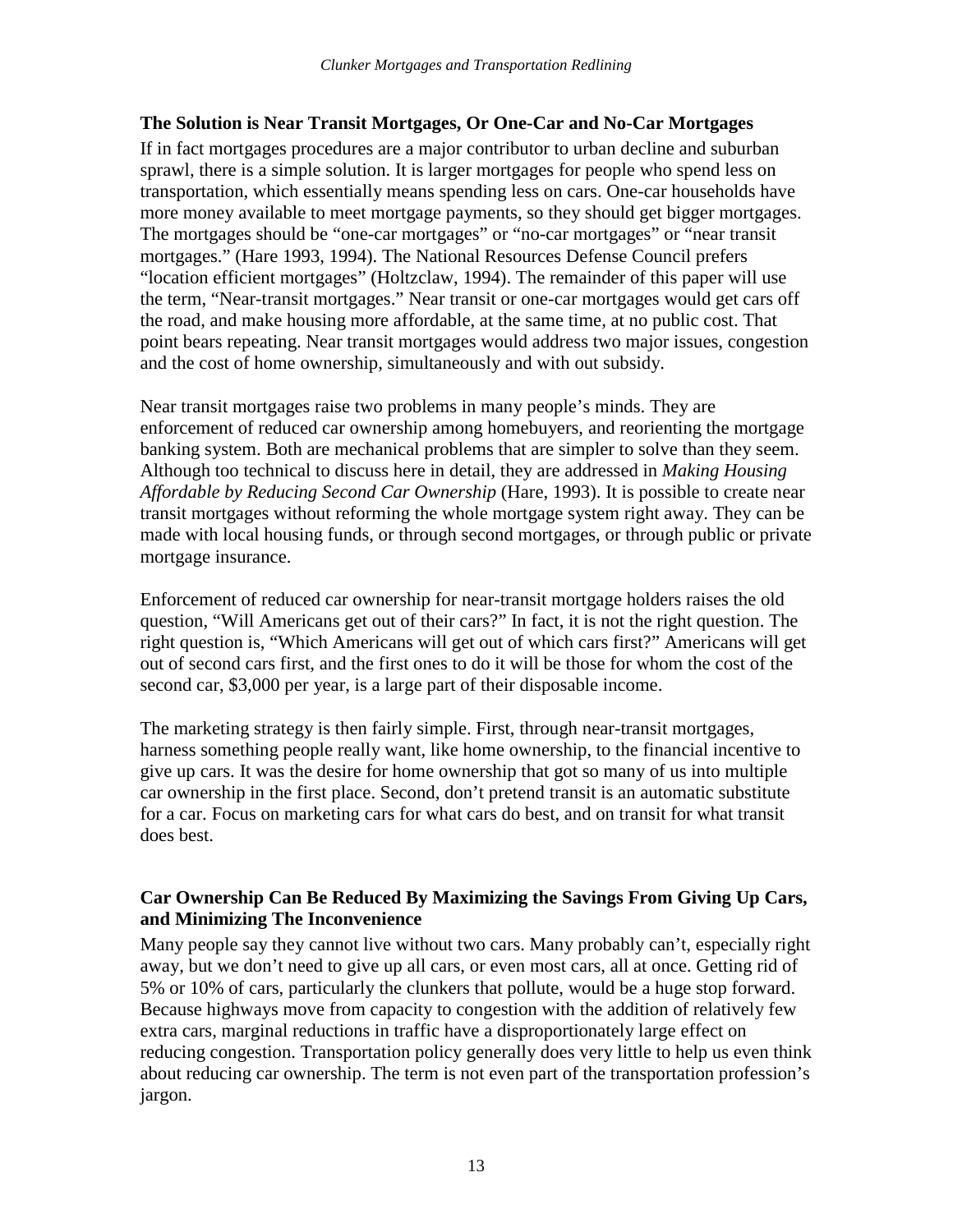Most transportation policy is based on the premise that transit is as good as a car. It is in fact better than a car, but only from the public policy point of view. From a transportation consumer's point of view, transit is rarely as good as a car. Cars are much faster than transit, and better for weather, comfort, security, parcels, and privacy when traveling with others. That is why taxis can compete effectively with the world's best transit systems. Almost the only private benefit to taking transit is the savings over not owning a car. They are substantial. However, instead of marketing that benefit, transportation planners try to convince people that they should leave their cars at home and take transit because it is as good as a car.

It rarely is. Leaving a car at home to take transit typically means paying for the car, and paying for transit, and paying again in lost time and convenience, security, privacy, weather protection, and parcel carrying.

Transit agencies could emphasize these potential savings in their marketing efforts. If a household gives up a typical second car for transit, it saves the equivalent of about \$12 an hour for the extra time a household member spends on commuting (Hare, 1995).

Transit is not the fastest way to work, but for many people it is the fastest way to the bank. The main reason to ride transit is the dramatic savings over car ownership. Once that is recognized, transportation planning is simpler. It can focus on maximizing the savings and minimizing the inconvenience of not owning second cars, or in some cases, any car.

The simplest strategy is probably just to educate households about how much their cars cost them through a transportation cost guide to home buying, or "True House Price Guide." It would show home buyers how buying into an exurban, two car home means buying into a \$7,000 a year transportation habit for as long as they own their home (Hare, 1995).

A second strategy is to promote neighborhood car rental. Neighborhood car rental makes it easier to give up a car, because there is a car easily available when nothing else will do, at far less than the cost of car ownership. (Hare, 1995). A third strategy is to promote take home shopping carts, and have retailers subsidize them just as they do parking. A shopping cart is basically a pedestrian station wagon, except that, unlike a four wheeled station wagon, you can't drive it home.

The frequent theft of shopping carts, in rich neighborhoods as well as poor ones, provides evidence that take home shopping carts are a good solution to carrying parcels without a car. These and other strategies for minimizing the inconvenience of now owning second cars, or in some cases first cars, are detailed in Planning, Transportation, and the Home Economics of Reduced Car Ownership (Hare, 1995).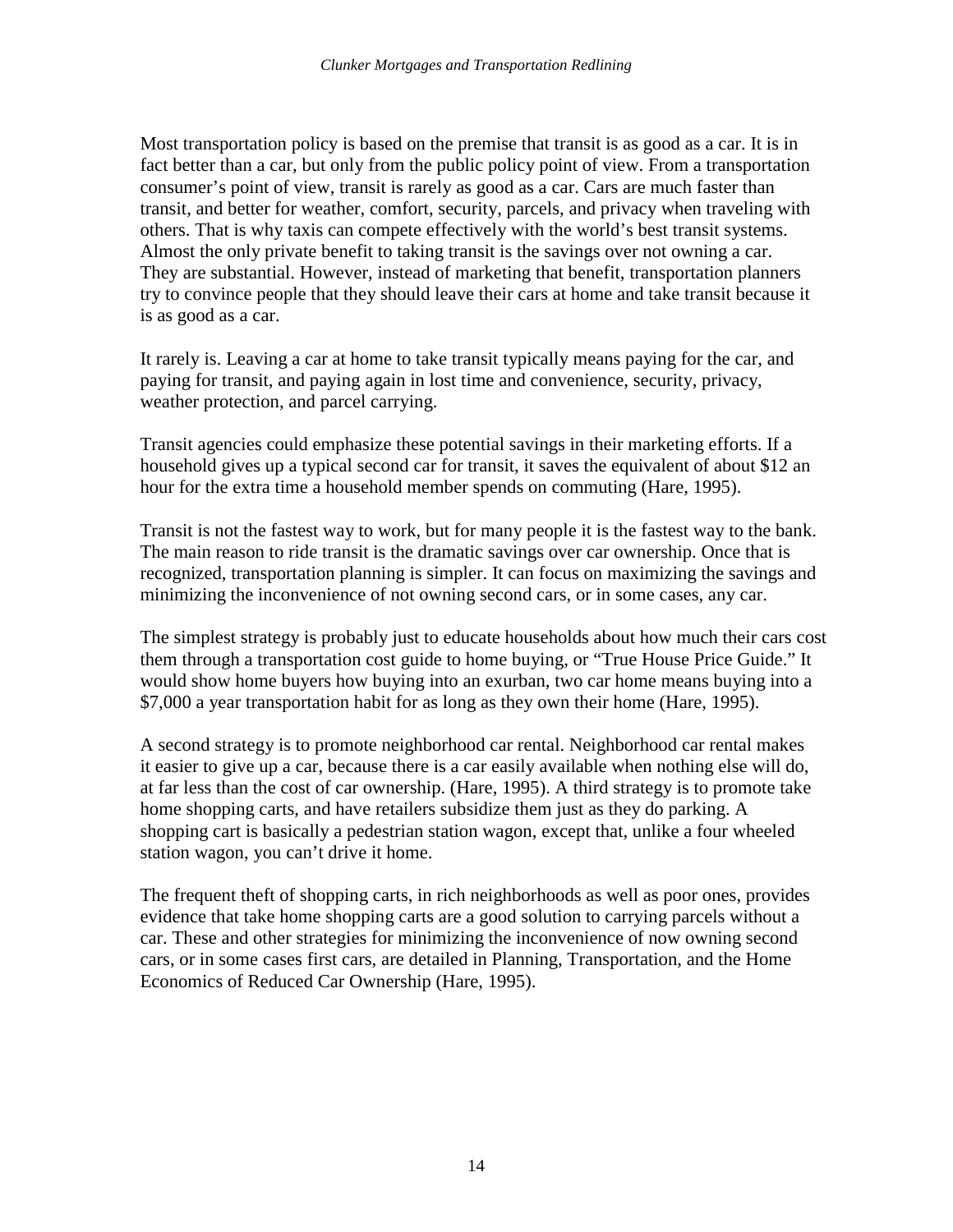#### **Shifting Demand Back To The Old Neighborhood**

Such strategies would make near transit or one-car and no-car mortgages more feasible. In fact, reflecting the true costs of transportation in decisions about where to buy a home would shift home buying preferences toward places which maximize the savings and minimize the inconvenience of reduced car ownership.

Older neighborhoods were designed for one-car and no-car households. Near transit mortgages would shift home buying preferences away from suburban sprawl, and back towards cities, small and large. Rural cities would be helped in efforts at revitalization, and new suburban centers themselves would tend to be more concentrated. Near transit mortgages would shift preferences back toward higher density neighborhoods, and back into transit. Over time, near transit mortgages would improve the market for city homes dramatically, along with city tax bases, the stability of city neighborhoods, and transit ridership. They would create consumer demand for new neighborhoods built so that households could live in them with fewer cars. Near transit mortgages would make a strong contribution to stopping both urban decline and suburban sprawl.

Advocates for urban preservation, rural preservation, the environment, transit and affordable housing should request that the mortgage industry reform its mortgage approval regulations. So should people who support free markets and capitalism, because mortgage approval regulations are a good example of how bad regulations distort markets.

In summary, this paper argues that a mortgage approval system ignores the basic principle of land economics has contributed heavily to suburban sprawl, reduced transit ridership, loss of urban population, and loss of leadership of all races in urban neighborhoods.

The clunker mortgage system unknowingly creates the false affordability of the suburbs. It blinds households to the basic economics of human settlements at the very point at which households are deciding where to settle. Mortgage approval should take into account both housing and transportation costs.

#### **Endnotes**

1. This figure is developed in Hare 1994. It is based on the Federal Highway Administration's Cost of Owning and Operating Automobiles, Vans, and Light Trucks 1991, and the American Automobile Association's Your Driving Costs, 1991 Edition. Transit and car rental costs have been netted out. Transit was estimated at \$4 a day for 250 working days, and car rental for 12 days at \$25. The figure is conservative.

2. Personal experience of the author, September 1994. The man had come back to his converted van from visiting a relative in a Washington DC hospital. His passenger window had been broken and his radio had been stolen.

3. According to BLS Consumer Expenditures data, households in the second expenditure quintile spend an average of 15% of their income on cars, and households in the third quintile spend 17% of their income on cars. If no car and one car households in these groups are taken out, the average in both groups for two car households would be over 20%.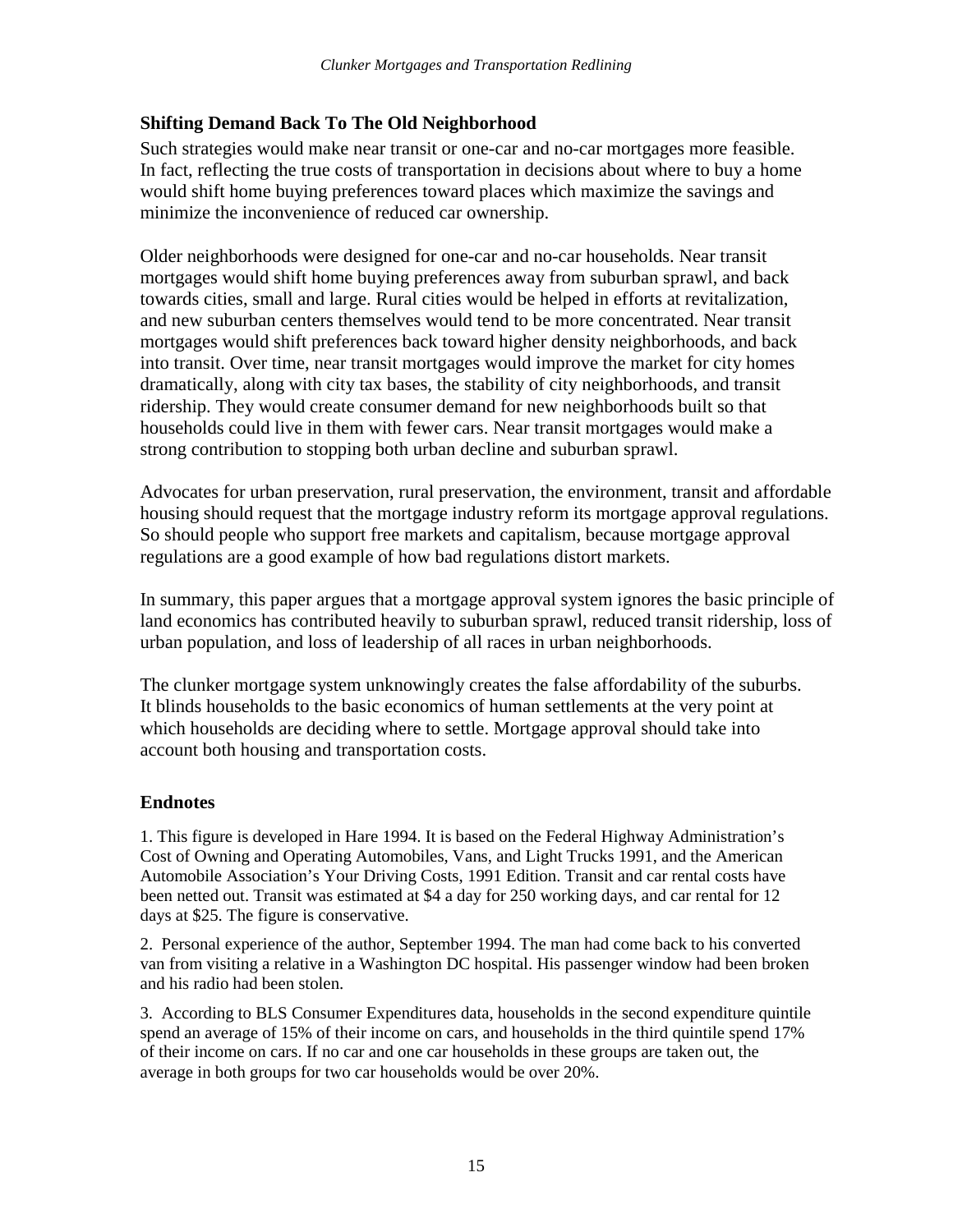#### **References**

AAA, Your Driving Costs, 1991 Edition, American Automobile Association (Washington DC), 1991.

Bureau of Labor Statistics, Consumer Expenditures in 1992, Report 835, Department of Labor (Washington DC), 1992.

FHWA, Costs of Owning and Operating Automobiles, Vans, and Light Trucks, 1991, FHWA, USDOT (Washington DC), 1991.

Mark Hanson, "Automobile Subsidies and Land Use," American Planning Association Journal, Winter 1992.

Patrick H. Hare, Making Housing Affordable by Reducing Second Car Ownership, Patrick H. Hare Planning and Design (Washington DC), 1993.

Patrick H. Hare, "One Car Mortgages" & "One Car Rents," Land Development, Vol. 7, No. 1, 1994, pp. 12-14, National Association of Home Builders,

Patrick H. Hare, Planning, Transportation, And The Home Economics of Reduced Car Ownership, Patrick H. Hare Planning and Design (Washington DC), 1995.

John Holtzclaw, Using Residential Patterns and Transit to Decrease Auto Dependence and Costs, National Resources Defense Council (San Francisco), 1994.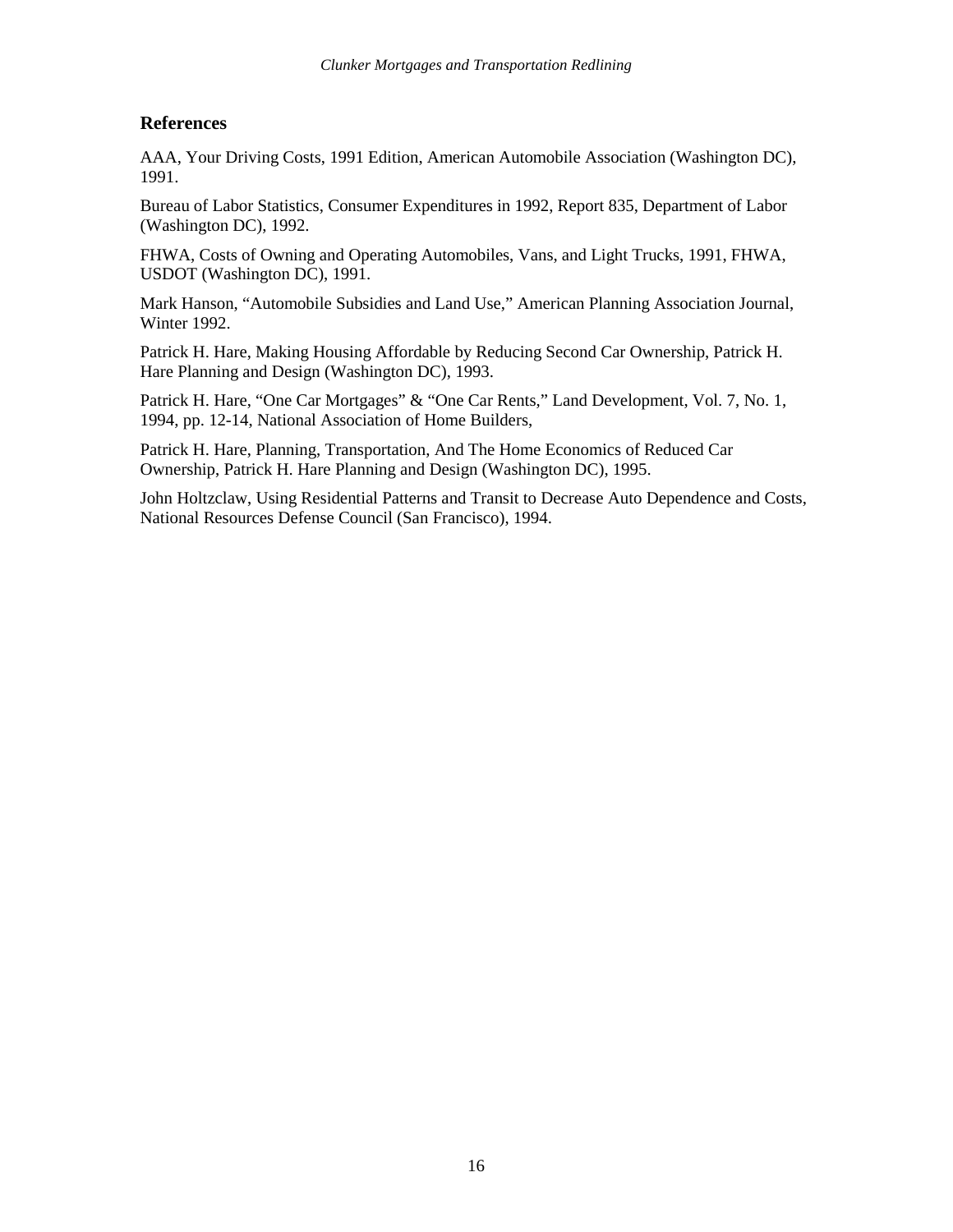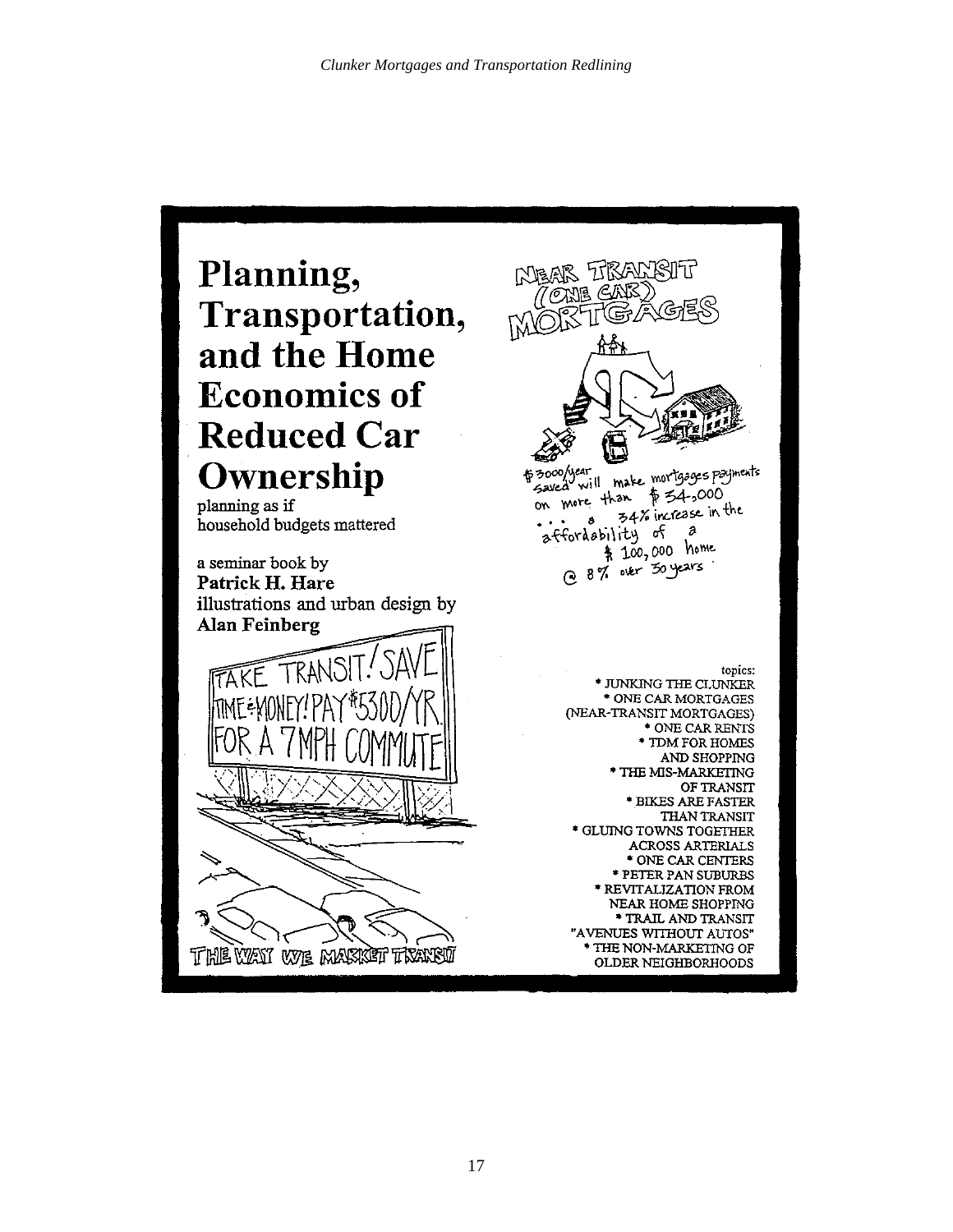## The Format Of **Planning, Transportation, And The Home Economics Of Reduced Car Ownership**

This seminar book is designed for people who have little time to read, and who want to be able to pass along quick, easy graphic explanations of any new concepts they select from the seminar book, either attached to memos in or in their own presentations.

- The seminar book can be read very rapidly: Each section is introduced by strong concept graphics. The ideas can be absorbed with almost no reading.
- The graphics are presentation-ready: All the graphics are prepared to the visual standards of the Transportation Research Board's annual conference. Purchasers are entitled to make one copy of the graphics as overheads or slides for their own use. The graphics are designed to avoid technical intimidation.
- The seminar book is designed for the xerox stream: Concept graphics are a much more inviting way to pass on ideas than pages of text. In addition, the text in the seminar book is short, clear articles that stand alone. Many are reprints of articles from newspapers and journals. Like the graphics, these articles are ideal for attaching to memos, because the masthead on the article indirectly tells the recipient, "This short article has been screened for readability by an established paper or magazine."
- The seminar book is 67 pages of reproducible graphics, and 37 pages of text, is bound in a three ring binder, and is printed on paper with mylar reinforced holes.

**Price: \$US 155, or \$US 150 prepaid. Order from Hare Planning c/o Paper'n'Type, 3620 12th Street, NE, Washington DC 20017; 202 529 5214, Fax 529 5217**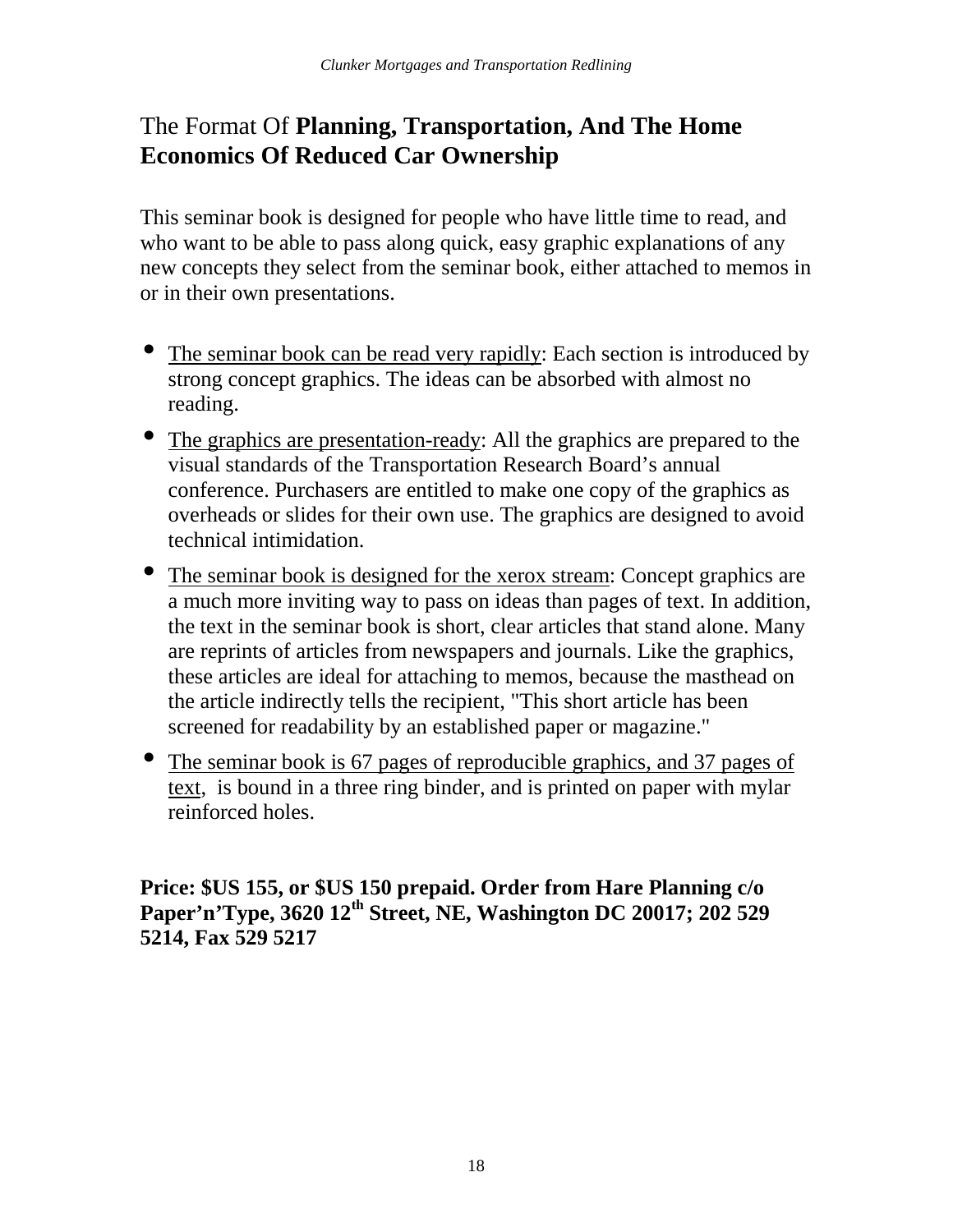### **Review Comments on** *Planning, Transportation, and the Home Economics of Reduced Car Ownership*

"This is not a small subject. Pat Hare's book is at the heart of much of what is wrong with our society" **Andres Duany***,* the nation's leading urban designer and designer of Kentlands, MD and Seaside, Fla.\*\*\*\* "He knows the problems, he has the solutions...he has the ability to help us understand them easily."**Dwight H. Merriam***,* past president, American Inst. of Certified Planners \*\*\*\* "95% of the material in this book is not in any other publication." **Perry Berman***,* Chief, Community Planning, Montgomery Cty. (MD) Planning Board \*\*\*\* "His ideas are novel, seem workable, and don't require taxpayer subsidies." They are, "...from a knowledgeable source." **Planning Magazine** \*\*\*\* "Transit, cars, and bikes -- it all finally makes sense! No one analyses the numbers -- and the wrong assumption we've been struggling under in our cities and suburbs--as well as Pat Hare. This presentation was a revelation. " **Peter Harnik**, VP for Trail Development, Rails To Trails Conservancy. \*\*\*\* "A fascinating book of ideas and projects." **Tony Hiss**, Staff Writer, The New Yorker \*\*\*\* There was tremendous enthusiasm for your presentation. In particular, people appreciated the unintimidating quality and humor of your visuals." **Anne Pearson**, Annapolis Summit. \*\*\*\* "Thank you for your excellent slide presentation. I heard many candid comments indicating it was the highlight of the conference." **Kristin Pauly**, Chesapeake Bay Foundation. \*\*\*\* "Turned our thinking on its head." **Paul Massicot**, Director, Tidewater Administration, Maryland Department of Natural Resources. \*\*\*\* The concept graphics make it easy for planning commissioners and busy people to skim through the book, get the essence of its innovative ideas, and read the detail only where they choose. And the ideas themselves are relevant and timely: the 'mis-marketing of transit,' how to reduce parking lot size while attracting new customers, and many more ." **Wayne Senville**, Planning Commissioners Journal.. \*\*\*\* "The amusing graphics are a powerful communications tool. The material avoids, 'planner-speak'." **Bill Clarke**, Legislative And Commuter Sub-committees, Maryland Bicycle Advisory Committee. \*\*\*\* "A pragmatic visionary." **David Kahn**, Architecture and Planning , UC Boulder. \*\*\*\*"…shows how the household cost of cars can be used as a very powerful tool to change travel habits, and applies this tool in many surprising new ways." **Don Chen,** Surface Transportation Policy Project \*\*\*\* " His ideas should be applied in every community." **Todd Litman,** Victoria(BC) Transport Policy Institute\*\*\*\* "He is one of the very few people who is thinking creatively about reducing car ownership, and about how and when it is in many household's personal self-interest to own fewer cars" **Jeff Blum,** Transportation Policy Director, Citizen Action \*\*\*\* "Complexity in planning and transportation is often just an excuse for lack of clear thinking. This book not only presents very clear thinking, but presents it in graphics that can be slapped onto a copier, made into transparencies, and used to communicate with others. It is very unusual, in that it is anti-sprawl, without being antiautomobile." **Sandy Hillyer**, National Growth Management Leadership Project. \*\*\*\* The format, and the ability to use the seminar book's graphics for our own community presentation, makes the book unusually valuable. **Susan Osborne**, Planning Department, Boulder, CO.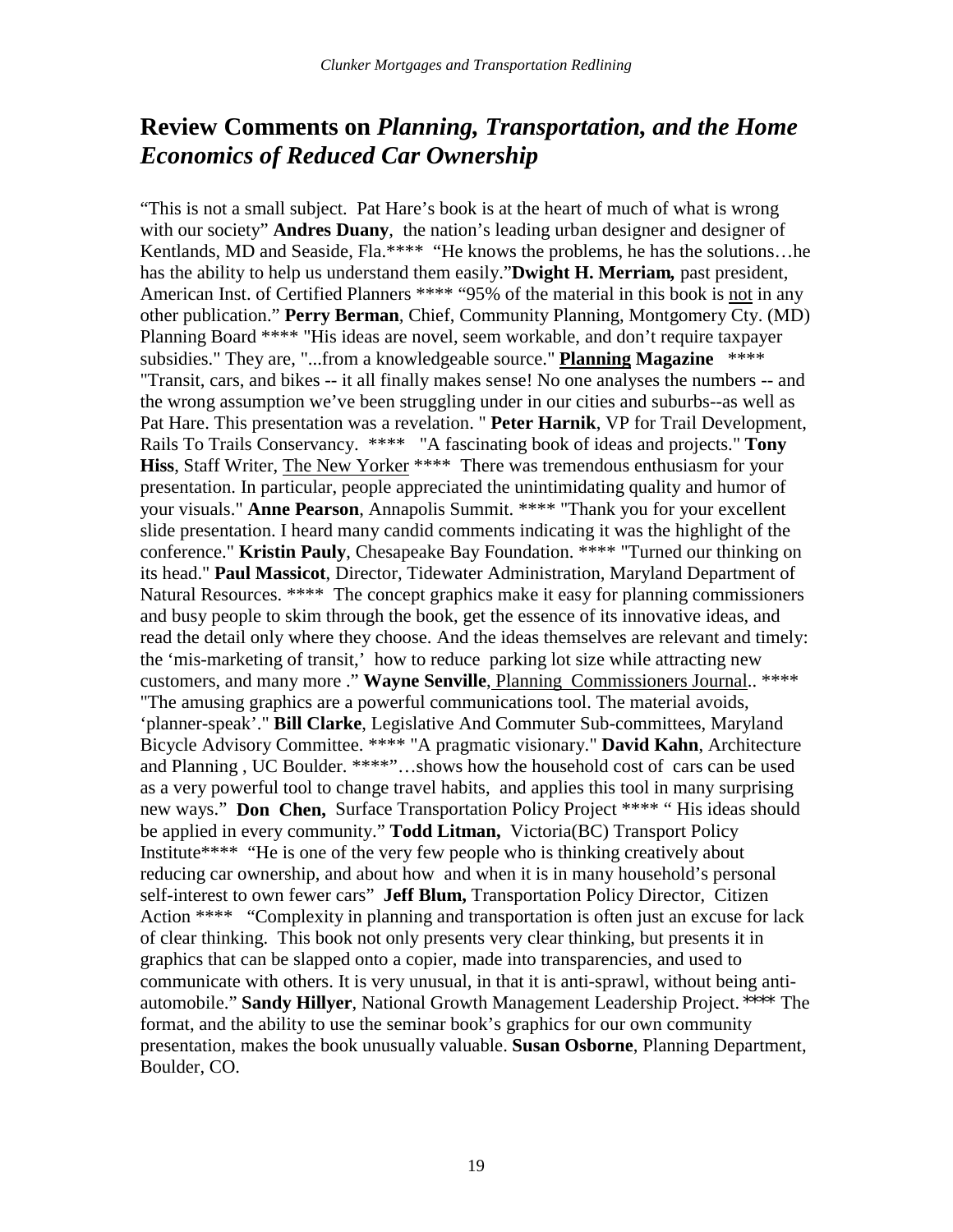#### *A Few Of The Unusual Points Documented In* **Planning, Transportation, and The Home Economics Of Reduced Car Ownership**:

- There are two ways to make housing more affordable, and get cars off the road, at the same time, and at no public cost : bigger mortgages for people who can make bigger mortgage payments because they own only one car, or no car. The increase in purchasing power would be from \$30,000 to \$70,000 dollars; and lower rents for people with no car. The cost of a "free" parking space is about \$50 a month, a 10% reduction on a \$500/month rent).
- No transit agency ever markets the best reason to take transit: You can pay yourself \$12 an hour for the extra time spent commuting by transit, because if you give up a second car for transit, bikes, and car rental, you save \$3,000/year (\$3000 year saved/250 extra hours commuting  $= $12$  saved per extra hour commuting).
- Bikes are faster than rail transit, and almost twice as fast as local buses; the combination of bikes, rental cars, and transit together are an effective cost & convenience competitor to cars, and should be marketed together.
- Ninety-five percent of the suburban landscape is bicycle friendly; the suburban challenge for biking is less finding trails than finding "bridgers" over, under and around the arterials and the freeways. They cut the suburbs up into separated islands without safe connections for cyclists and pedestrians; many "bridgers" already exist but are not publicized or mapped.
- Greenways from suburbs to central cities, new avenues without autos for transit and trails, could easily be built in most major cities.
- The marketing for almost any product is better than the marketing for old neighborhoods.....because there isn't any marketing for old neighborhoods. Unlike new neighborhoods, old neighborhoods are marketed in the small print of the classifieds, house by house, with no description of the neighborhood or its qualities… even though older neighborhoods are often better planned, and have more amenities, and more homes for sale, than most new subdivisions.
- Reducing car ownership is the best way to revitalize older shopping areas.
- About half of all free parking is a waste of retailers' money: 30% percent of retail parking spaces are used less than 100 hours a year.
- The growth of neighborhood car rental will probably do more for the environment than any effort to fight highways and build transit.

#### **Price: \$US 155, or \$US 150 prepaid. Order from Hare Planning c/o Paper'n'Type, 3620 12th Street, NE, Washington DC 20017; 202 529 5214, Fax 529 5217**